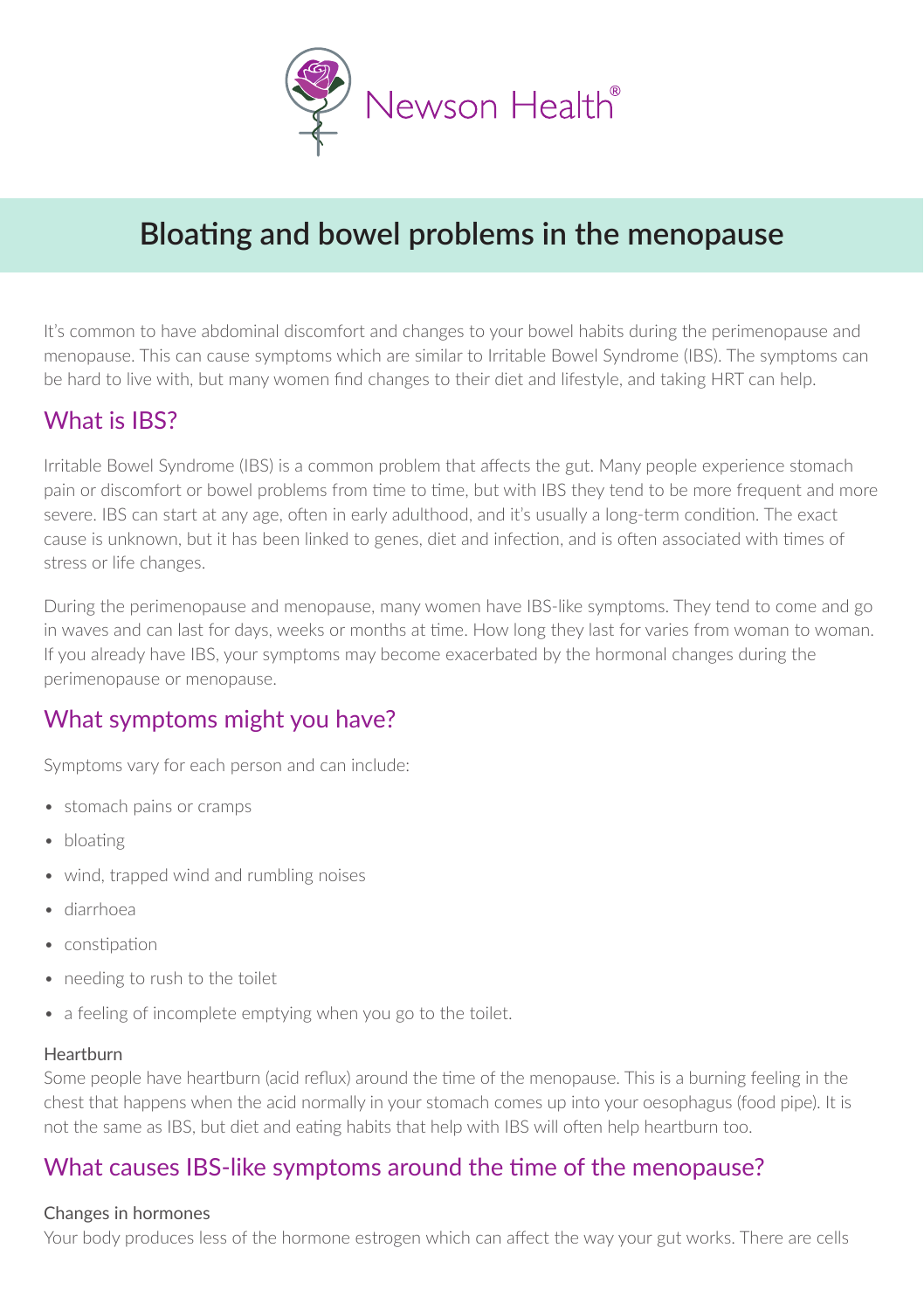that respond to estrogen in the gut and digestive system. The drop in estrogen also impacts other hormones such as cortisol and adrenalin which have roles in digestion too.

### Changes in diet and lifestyle

Sometimes symptoms can simply be caused by a change in diet, activity levels and routines. If you're tired and lacking in motivation, you may be less active and turn to comfort eating junk food or overly processed foods which can trigger constipation and bloating.

## Changes in mood and other menopausal problems increasing stress

Your mood and your gut health and function are interconnected. Stress and other difficult emotions such as anxiety and low mood can cause problems in your gut and this can in turn make you feel stressed or low. Other issues related to the menopause can also impact on stress levels such as problems at work due to memory difficulties or mood issues affecting your relationship – any of these can cause a greater feeling of stress and your body will respond to this.

# **Treatments**

Symptoms vary from person to person and treatments do too.

### Lifestyle changes

It can help to experiment with changes to your diet and lifestyle to see what works for you. See our advice below on how to manage your symptoms.

#### **HRT**

Along with changes to your nutrition and activity levels, HRT often improves IBS-like symptoms if the symptoms are caused by hormone changes, as it works to replace your missing hormones.

#### Medicines

If lifestyle changes and HRT don't bring you satisfactory relief for your gut symptoms, you could see your doctor who might offer medicines such as:

- $\bullet$  anti-diarrhoea medications
- laxatives or bulking agents for constipation
- antispasmodic tablets to relax the gut.

# Talking therapies

Feeling stressed or overwhelmed does have an effect on your gut and bowel movements. Talking therapies to deal with difficult emotions and events, and ways to manage stress and anxiety, might help improve your symptoms and your wellbeing.

# Things you can do to manage your symptoms

Try these changes to see what works for you:

#### Eat smaller meals, more often

Eat less in one sitting, sit up straight to give your tummy room, and chew, chew, chew. Your stomach won't have to work so hard and you may feel less gassy after a meal. If you have a tendency towards constipation, make sure you eat regularly and don't skip meals, to keep the bowel moving.

#### Take your time

Eating should be an enjoyable experience. Take your time to enjoy your meals in a relaxing environment – not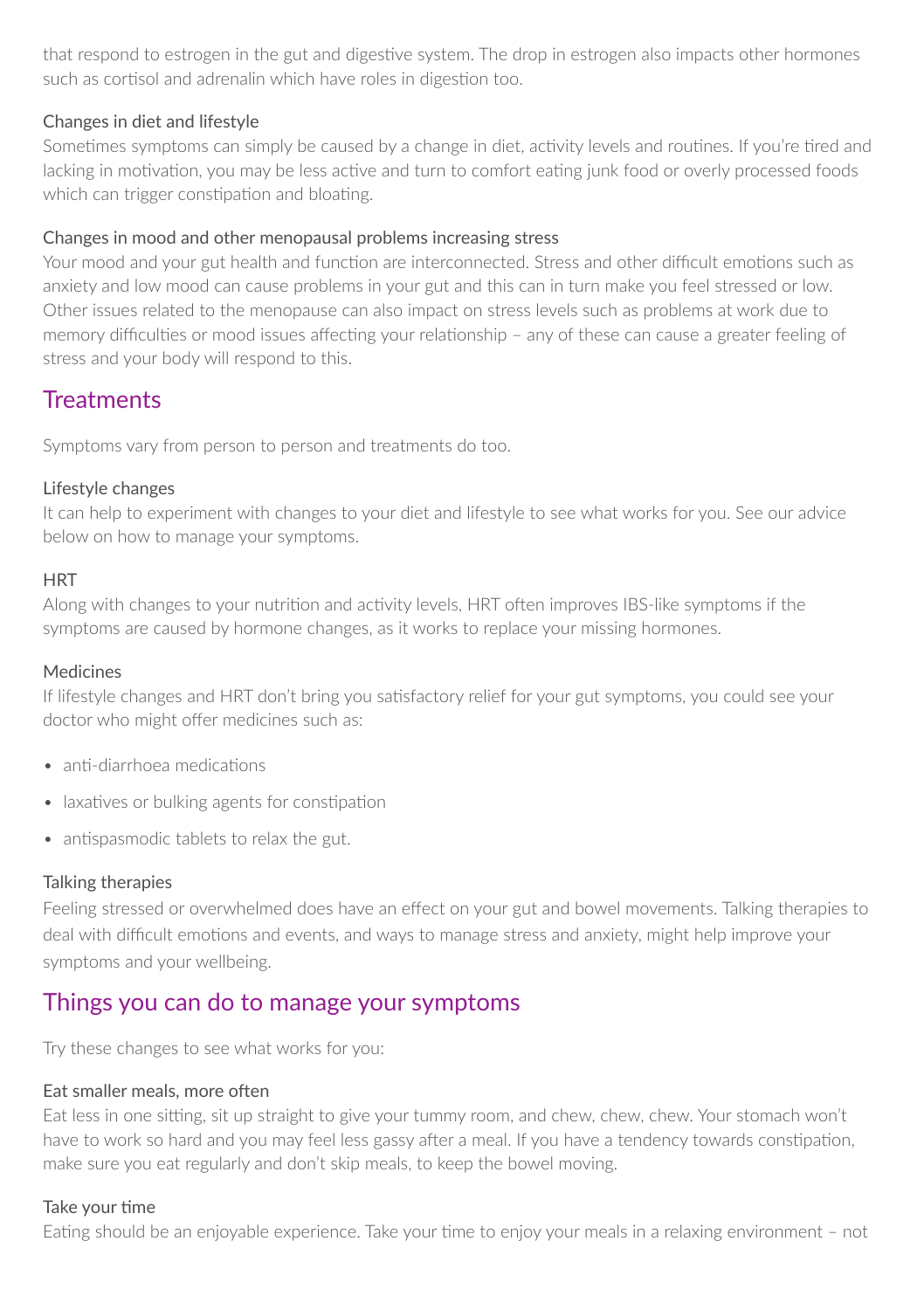at your desk or on the go – feeling rushed won't help your digestion.

#### Have drinks outside of meal times

It's important to stay hydrated, but avoid drinking lots of fluid when you're eating, as it may cause gas and discomfort.

#### Watch what you drink

Keep your teas and coffees to around three cups a day, and keep alcohol and fizzy drinks to a minimum. These can all cause gas, bloating and stomach cramps, and can make you dehydrated which will make constipation worse. Peppermint tea is a great substitution for fizzy drinks as it is calming for the stomach (although for some it can trigger heartburn).

### Learn your trigger foods

Certain foods might trigger your symptoms. For some women, spicy, fatty or very processed foods can cause problems, for others it might be dairy foods, or wheat. Some vegetables are harder to digest than others and produce more gas, such as beans, onions, broccoli, cabbage, sprouts, and cauliflower. Honey and certain fruits can sometimes cause diarrhoea including stone fruits such as plums and prunes.

Your gut may be more sensitive at certain times, for example when you are feeling stressed or overwhelmed. Try avoiding these foods in times of stress and adding them back in when things are more settled.

#### Find out if you have any food intolerances

You may want to see if you have any food intolerances. The most common ones are wheat, gluten, and lactose.

#### Keep a food diary

Try keeping a food diary to see what triggers your symptoms. Write down the time of day, what you eat, any symptoms, and your mood. You should be able to spot patterns over time.

# Try a low FODMAP diet

It might be worth looking into a low FODMAP diet, people with IBS usually find this very helpful. It means avoiding foods high in certain sugars (carbohydrates) which are hard to digest, including some fruits, vegetables, cereals and dairy foods.

# Eat enough fibre

If you have constipation, high-fibre foods such as oats, fruit and veg will help to keep your bowels moving. But if you also have other symptoms you may need to add in high-fibre foods slowly, in small amounts, to see how you go.

# Take prebiotics and probiotics

Probiotics could be in supplement or yoghurt form, like kefir. These increase the amount of good bacteria in the gut which will aid your digestion. Prebiotic foods feed the good bacteria in the gut, prebiotic foods include garlic, onion, leek, asparagus, beetroot, fennel bulb, snow peas, sweetcorn, cabbage, artichokes, apples, and dark berries such as blueberries. However, you may not be able to tolerate all these prebiotic foods, so choose ones that suit your gut.

#### Move more

Exercising can help with digestion and improve problems such as constipation and wind. It can also reduce stress and improve your mood and overall health. Make sure you get some exercise every day.